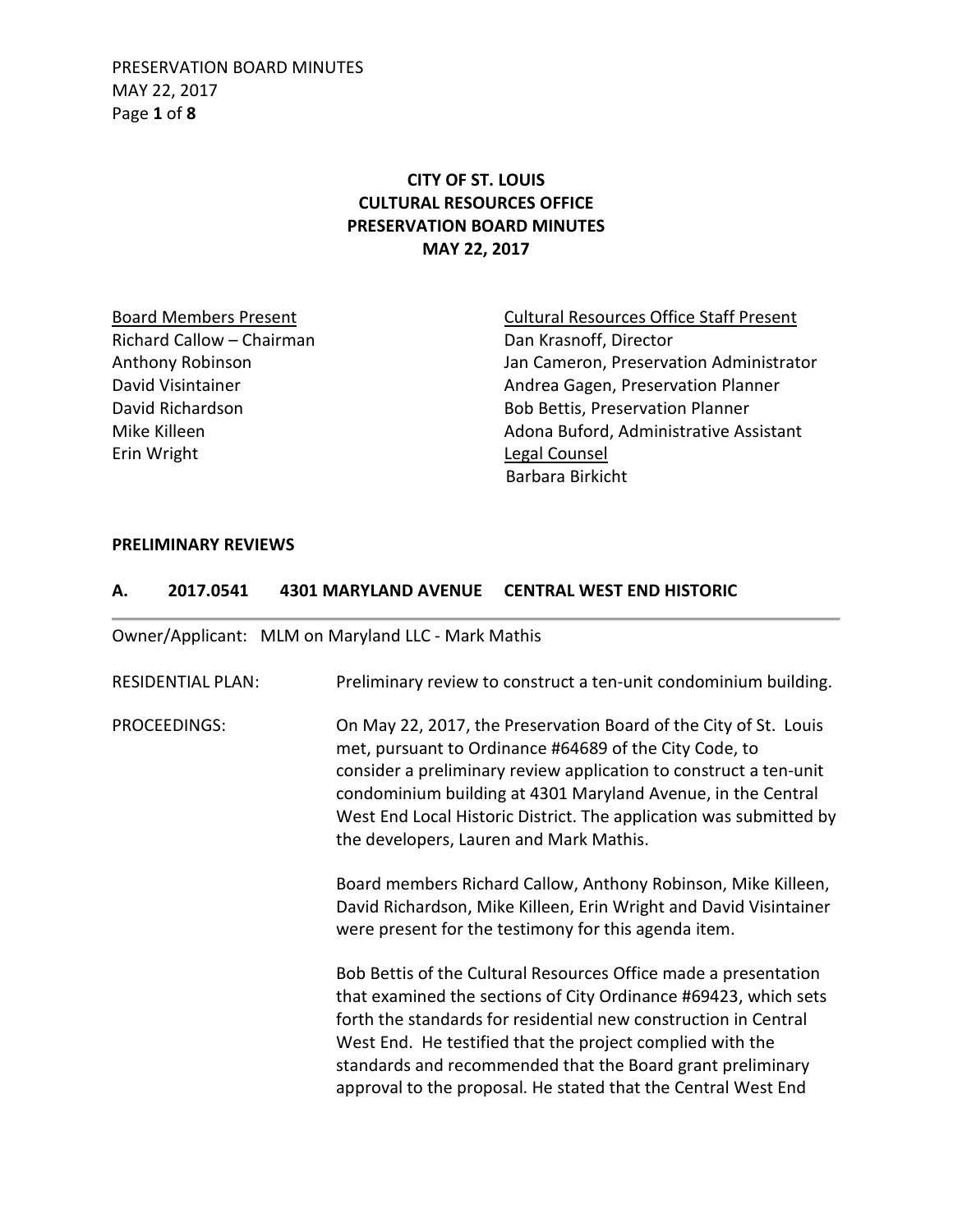| PRESERVATION BOARD MINUTES<br>MAY 22, 2017<br>Page 2 of 8 |                                                                                                                                                                                                                                                                                                                                                                                                                                 |
|-----------------------------------------------------------|---------------------------------------------------------------------------------------------------------------------------------------------------------------------------------------------------------------------------------------------------------------------------------------------------------------------------------------------------------------------------------------------------------------------------------|
|                                                           | Planning & Development Committee was in support of the<br>recommendation of the Cultural Resources Office.                                                                                                                                                                                                                                                                                                                      |
|                                                           | Lauren and Mark Mathis, the owners, were present to speak on<br>behalf of the project.                                                                                                                                                                                                                                                                                                                                          |
|                                                           | Jim Dwyer, representing the Central West End Planning and<br>Development Committee, stated that the committee supported<br>the project with the following conditions:                                                                                                                                                                                                                                                           |
|                                                           | 1. Eliminate the shed roof on the Maryland entry porch,<br>2. Fabricate all metal elements, submitting for prior review and<br>approval,                                                                                                                                                                                                                                                                                        |
|                                                           | 3. Simplify the roofline with a continuous brick parapet wall and<br>replace the shed roof with a flat roof over the balconies,<br>4. Increase the balcony depths by 12 inches,<br>5. Use flat panel siding rather than lapped siding,<br>6. Add additional windows on the west elevation,<br>Provide lighting specifications for garage lighting, including<br>7.<br>Kelvin temperature. 8. Provide a detailed landscape plan. |
|                                                           | Imran Hanafi, local resident, spoke against certain aspects of the<br>design.                                                                                                                                                                                                                                                                                                                                                   |
| <b>FINDINGS OF FACTS:</b>                                 | The Preservation Board found that:<br>The proposed site for construction, 4301 Maryland Avenue, is<br>located in the Central West End Local Historic District;                                                                                                                                                                                                                                                                  |
|                                                           | The siting, scale, proportions, roof shape, and exterior<br>materials comply with the Standards;                                                                                                                                                                                                                                                                                                                                |
|                                                           | The building's floor heights, water-table, and foundation do<br>$\bullet$<br>not line up with the neighboring property due to the ground<br>floor garage;                                                                                                                                                                                                                                                                       |
|                                                           | The setback along Maryland cannot be followed due to the<br>shape of the parcel;                                                                                                                                                                                                                                                                                                                                                |
|                                                           | The Central West End, Planning and Development Committee<br>$\bullet$<br>support the project subject to several changes and<br>clarifications.                                                                                                                                                                                                                                                                                  |
| <b>BOARD DECISION:</b>                                    | It was the decision of the Preservation Board to grant preliminary<br>approval for the proposed new construction with the eight                                                                                                                                                                                                                                                                                                 |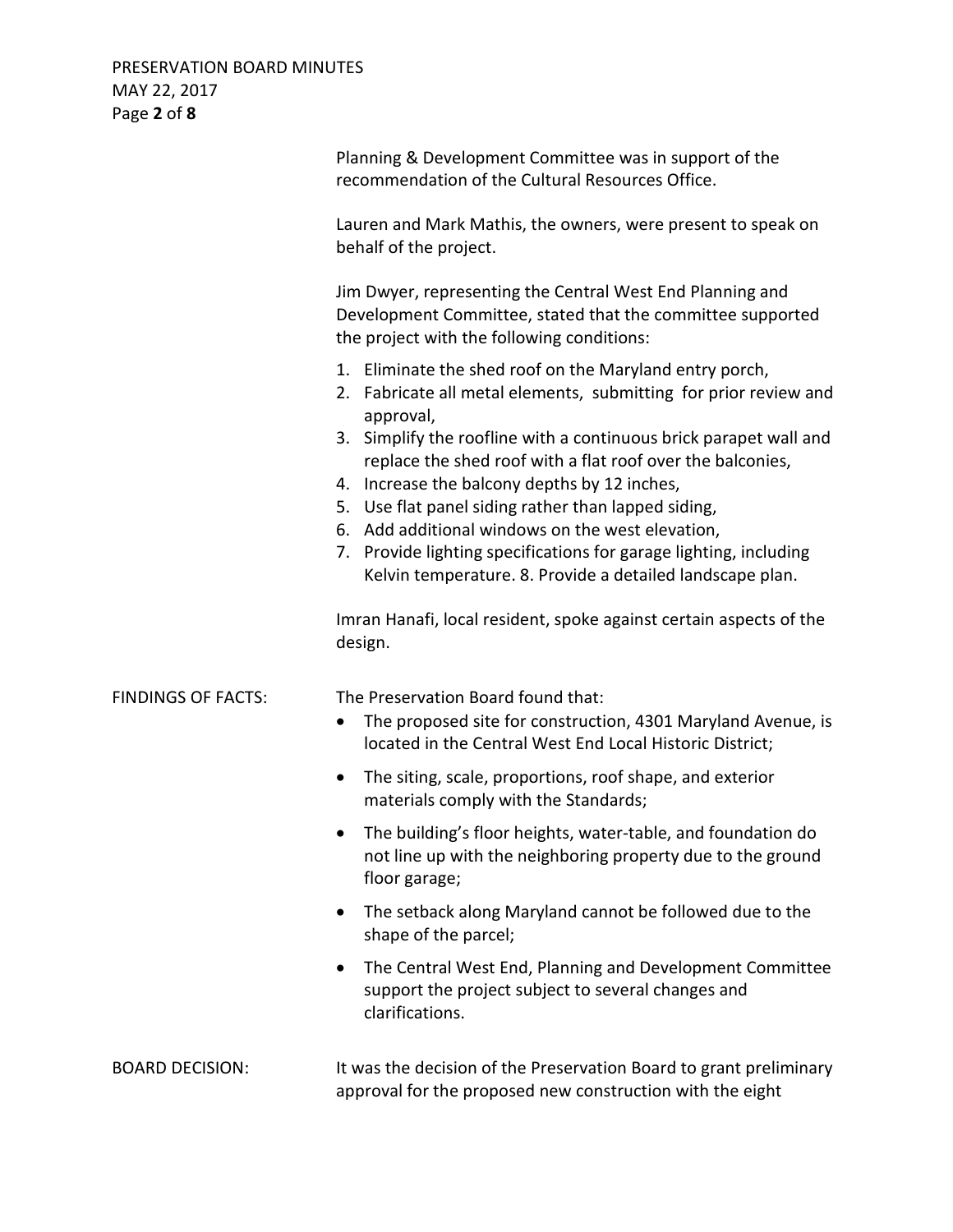PRESERVATION BOARD MINUTES MAY 22, 2017 Page **3** of **8**

> additional changes suggested by the Central West End, Planning and Development Committee, and with the stipulation that final documents, exterior details and materials will be reviewed and approved by the Cultural Resources Office to ensure compliance with the standards. The motion was made by Board Member Richardson and seconded by Mr. Visintainer. Board Members Richardson, Visintainer and Wright voted in favor of the motion. Board Member Robinson voted against the motion and Board Member Killeen abstained.

## **B. 2017.0765 1817 SO. 10TH STREET SOULARD HISTORIC DISTRICT**

Owner/Applicant: French Town Dog Park Association

RESIDENTIAL PLAN: Preliminary review to construct gazebo and storage shed at dog park. PROCEEDINGS: On May 22, 2017, the Preservation Board of the City of St. Louis met, pursuant to Ordinance #64689 of the City Code, to consider a Preliminary Review application to erect a wood storage shed and two metal prefabricated pavilions on the grounds of the Frenchtown Dog Park, located at 1817 S. 10<sup>th</sup> Street, in the Soulard Neighborhood Local and National Register Historic District. The application was submitted by the Frenchtown Dog Park Association. Board members Richard Callow (Chair), Mike Killeen, David Richardson, Anthony Robinson, Erin Wright and David Visintainer were present for the testimony for this agenda item. Jan Cameron of the Cultural Resources Office made a presentation that examined the sections of City Ordinance #57078, which sets forth the standards for site improvements and yard structures in the Soulard Neighborhood Local Historic District. Ms. Cameron stated that the proposed structures did not comply with the standards for yard structures, which required that they be based on a Model Example. She noted, however, that the structures would not be highly visible from the street and recommended that the Board grant an exception to the standards with conditions of color and landscape screening. Julia Mittelstadt, representative of the Frenchtown Dog Park Association, spoke in support of the project.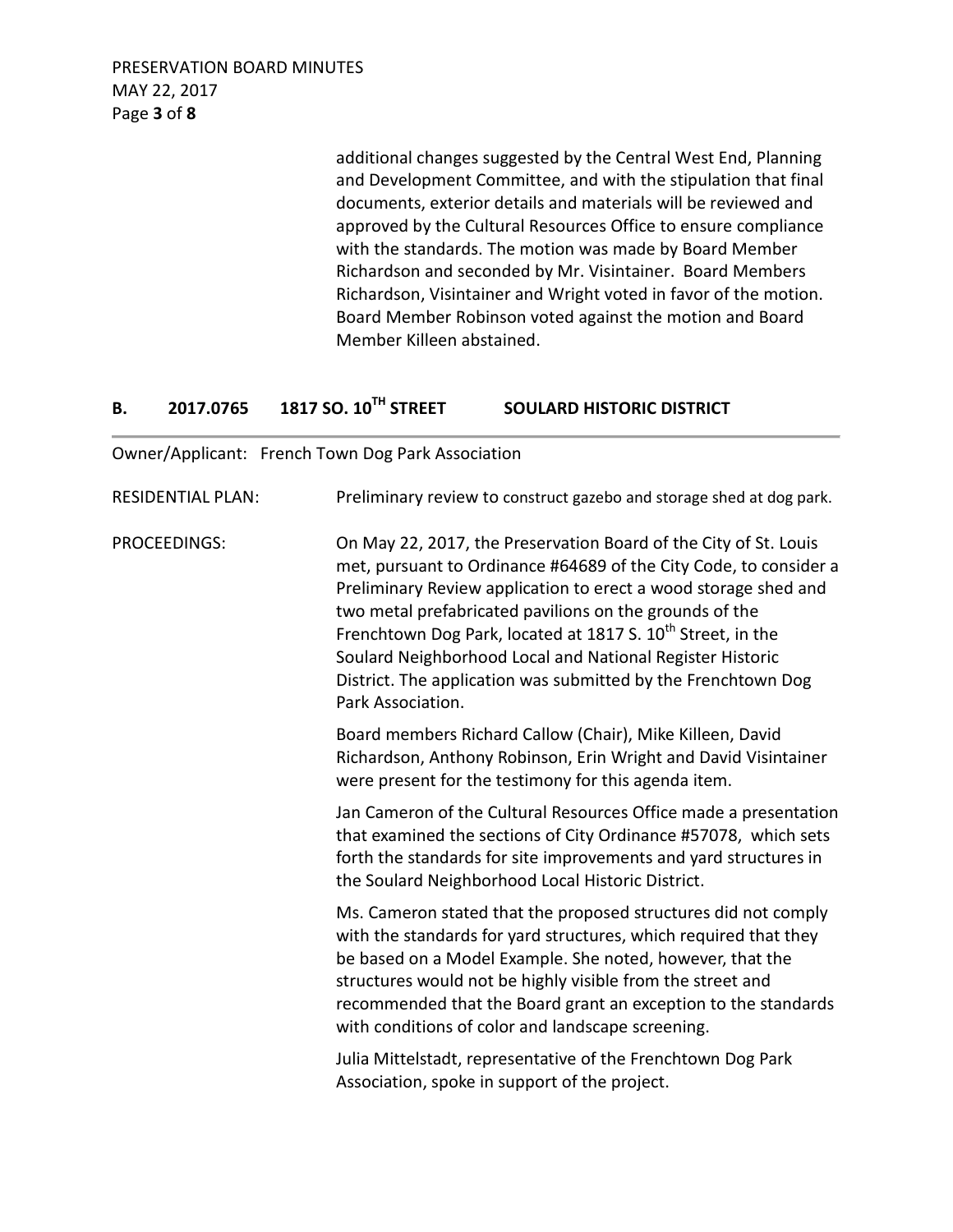| <b>FINDINGS OF FACTS:</b> | The Preservation Board found that:<br>The proposed site for construction, 1817 S. 10 <sup>th</sup> Street, is<br>located in the Soulard Local Historic District;<br>The three new structures proposed for the site do not follow<br>$\bullet$<br>any Model Example, as required by the Soulard historic district<br>standards and the pavilions are of metal, a material that is<br>prohibited under the standards;<br>The dog park is located at the western edge of the Soulard<br>$\bullet$<br>District, adjacent to Interstate 55. The northern third of its<br>frontage runs along S. $10^{th}$ Street; the rest fronts along the<br>north-south alley between S. 10 <sup>th</sup> and Menard Streets and is<br>visible only from the western terminus of Emmet Street;<br>The scale of the structures is appropriate; and all will be sited<br>$\bullet$<br>at the western edge of the park, adjacent to the highway;<br>If the structures are dark in color and appropriately screened<br>$\bullet$<br>with landscaping, they will not have a significant visual effect<br>upon the historic district streetscape. |
|---------------------------|---------------------------------------------------------------------------------------------------------------------------------------------------------------------------------------------------------------------------------------------------------------------------------------------------------------------------------------------------------------------------------------------------------------------------------------------------------------------------------------------------------------------------------------------------------------------------------------------------------------------------------------------------------------------------------------------------------------------------------------------------------------------------------------------------------------------------------------------------------------------------------------------------------------------------------------------------------------------------------------------------------------------------------------------------------------------------------------------------------------------------|
| <b>BOARD DECISION:</b>    | It was the decision of the Preservation Board to Board<br>grant preliminary approval to the proposed installation, with the<br>stipulation that all materials be dark in color; the shed be<br>screened from street views with appropriate landscaping and final<br>drawings, materials and colors will be reviewed and approved by<br>the Cultural Resources Office. The motion was made by Board<br>Member Visintainer. Mr. Richardson seconded the motion. The                                                                                                                                                                                                                                                                                                                                                                                                                                                                                                                                                                                                                                                         |

### **APPEALS OF DENIALS**

### **C. 2017.0234 1930 VIRGINIA AVENUE COMPTON HILL HISTORIC DISTRICT**

motion passed unanimously.

Owner: Sidney Holding Group LLC – Sharon Behlmann Applicant: Gateway Architectural – Jason Plough

RESIDENTIAL PLAN: Appeal of a denial of a building permit application to construct a new two-story two-family building. PROCEEDINGS: On May 22, 2017 the Preservation Board of the City of St. Louis met, pursuant to Ordinance #64689 of the City Code, to consider an appeal of a Director's Denial to construct a two-family residence at 1930 Virginia Avenue. Board members Richard Callow (Chairman), David Richardson,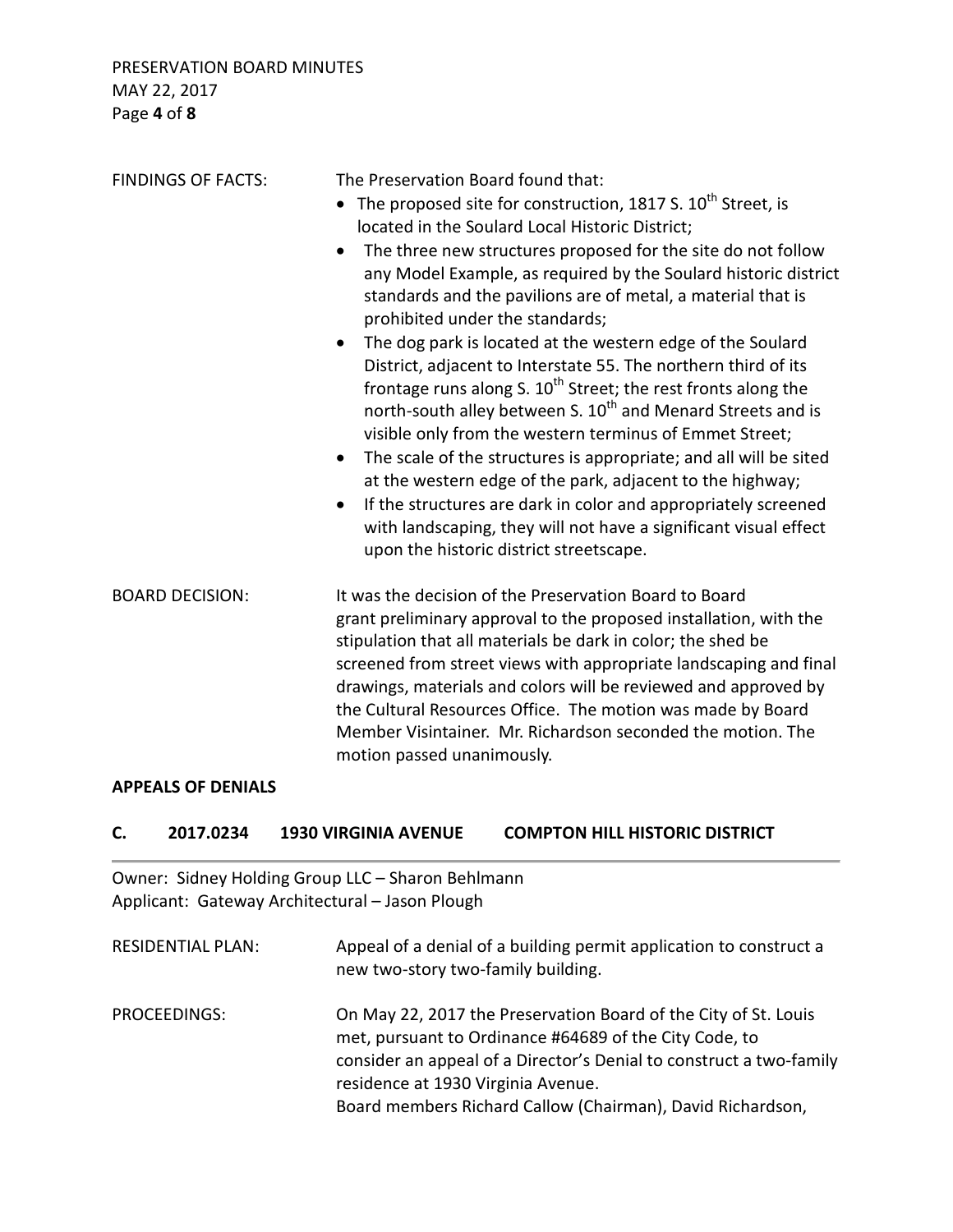# PRESERVATION BOARD MINUTES MAY 22, 2017 Page **5** of **8**

|                           | Anthony Robinson and David Visintainer, Mike Killeen, and Erin<br>Wright were present for the testimony for this agenda item.<br>Andrea Gagen of the Cultural Resources Office made a presentation that<br>examined the sections of City Ordinance #57702, which sets forth standards<br>for new construction in the Compton Hill Historic District. She entered into<br>the record the ordinances, agenda item and the PowerPoint presentation, as<br>well as feedback from the Compton Hill Reservoir Square Residents<br>Association.<br>Jason Plough, of Gateway Architecture, spoke on the developers<br>behalf.<br>Lucy Vogt, neighborhood resident, spoke in favor of the project. |
|---------------------------|-------------------------------------------------------------------------------------------------------------------------------------------------------------------------------------------------------------------------------------------------------------------------------------------------------------------------------------------------------------------------------------------------------------------------------------------------------------------------------------------------------------------------------------------------------------------------------------------------------------------------------------------------------------------------------------------|
| <b>FINDINGS OF FACTS:</b> | The Preservation Board found that:<br>The proposed site for the new two-family building is within<br>the boundaries of the Compton Hill Certified Local Historic<br>District.<br>The alignment of the fenestration on the front façade of the<br>$\bullet$<br>building does not follow historic examples.<br>The south side of the building is visible due to the one-story<br>٠<br>building to the south, and the north elevation will be partially<br>visible.<br>The cement board siding proposed for the sides and rear of<br>$\bullet$<br>the building are not compatible in type and texture with the<br>predominant original building materials used in the<br>neighborhood.       |
| <b>BOARD DECISION:</b>    | It was the decision of the Preservation Board to uphold the<br>Director's denial of the new construction. The motion was made<br>by Board member Anthony Robinson. Mr. Visintainer seconded<br>the motion. The motion passed 4-1.                                                                                                                                                                                                                                                                                                                                                                                                                                                         |

## **D. 2017.0658 4239 SHENANDOAH AVE. SHAW HISTORIC DISTRICT**

Owner/Applicant: James Kinnard and Alesha Scott

| <b>RESIDENTIAL PLAN:</b> | Appeal of a denial of a building permit application to retain non-<br>compliant door and sidelights installed without a permit.                                                                |
|--------------------------|------------------------------------------------------------------------------------------------------------------------------------------------------------------------------------------------|
| PROCEEDINGS:             | On May 22, 2016, the Preservation Board of the City of St. Louis<br>met, pursuant to Ordinance #64689 of the City Code, to<br>consider an appeal of the Director's Denial of a building permit |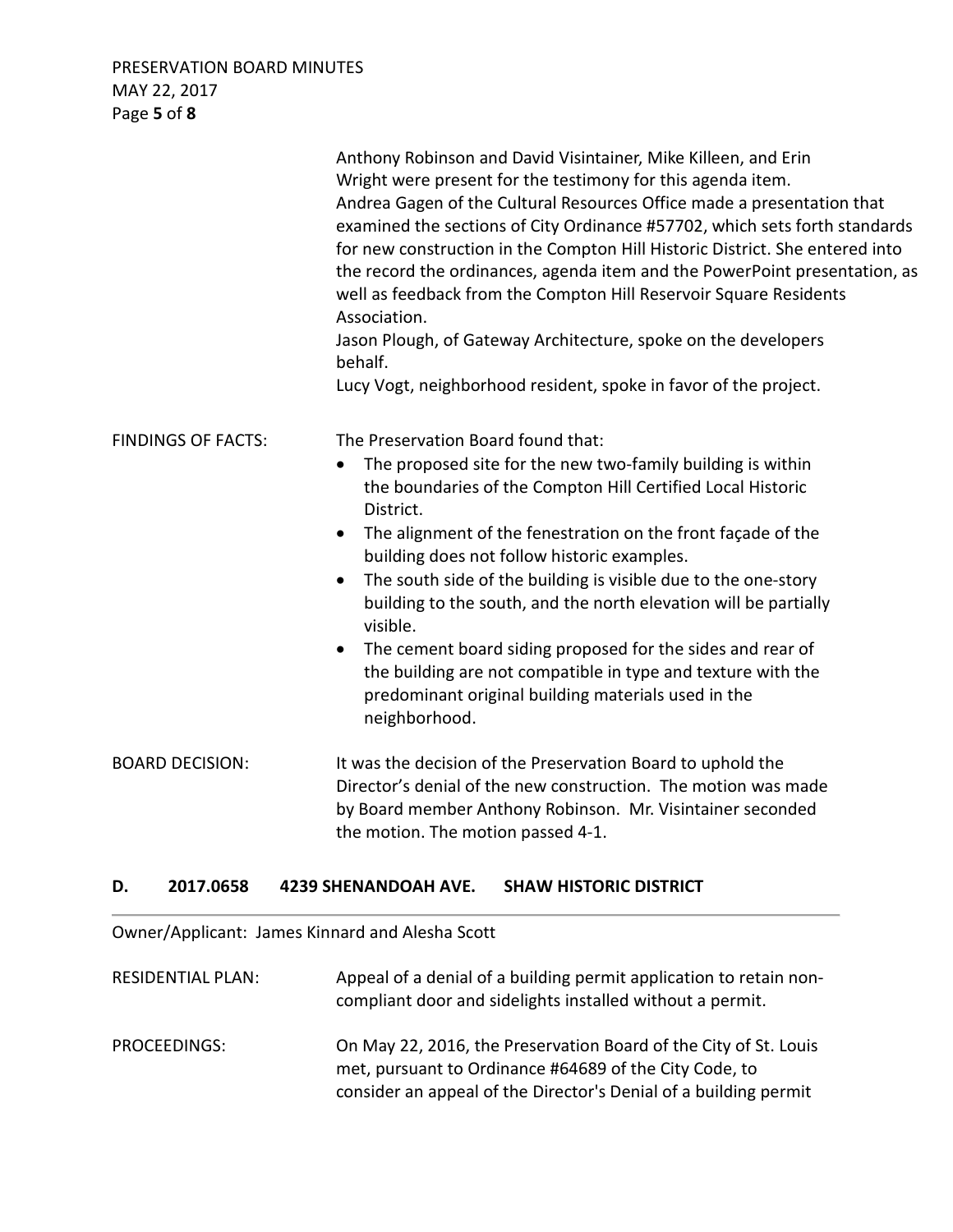# PRESERVATION BOARD MINUTES MAY 22, 2017 Page **6** of **8**

|                           | application to retain a non-compliant door and two sidelights, at<br>4239 Shenandoah Ave. in the Shaw Neighborhood Local Historic<br>District. The owner submitted the appeal.<br>Board members Richard Callow, Mike Killeen, David Richardson,<br>Anthony Robinson, Erin Wright and David Visintainer were present<br>for the testimony for this agenda item.<br>Bob Bettis of the Cultural Resources Office made a presentation<br>that examined the sections of City Ordinance #59400, which sets<br>forth the standards for commercial and non-residential buildings<br>in the Shaw Neighborhood Local Historic District.<br>Mr. Bettis entered into the record certified copies of Ordinances<br>#64689, as amended by #64925, and #59400; the Board agenda<br>and the PowerPoint presentation for 4239 Shenandoah Ave.<br>Alesha Scott, the owner, spoke on her own behalf. |
|---------------------------|-----------------------------------------------------------------------------------------------------------------------------------------------------------------------------------------------------------------------------------------------------------------------------------------------------------------------------------------------------------------------------------------------------------------------------------------------------------------------------------------------------------------------------------------------------------------------------------------------------------------------------------------------------------------------------------------------------------------------------------------------------------------------------------------------------------------------------------------------------------------------------------|
| <b>FINDINGS OF FACTS:</b> | The Preservation Board found that:<br>4239 Shenandoah Avenue is located in the Shaw<br>$\bullet$<br>Neighborhood Local Historic District;<br>The house was constructed in 1905 and had the original<br>$\bullet$<br>entryway configuration intact;<br>The Shaw Historic District Standards dictate that original detail<br>$\bullet$<br>should be left in its original form or replicated if necessary;<br>The installed non-compliant entry configuration does not<br>replicate the original.                                                                                                                                                                                                                                                                                                                                                                                    |
| <b>BOARD DECISION:</b>    | It was the decision of the Preservation Board to uphold the<br>Director's Denial of the building permit, as the entryway does not<br>comply with the Shaw Historic District Standards. The motion<br>was made by Board Member Anthony Robinson. Ms. Wright<br>seconded the motion. The motion passed unanimously.                                                                                                                                                                                                                                                                                                                                                                                                                                                                                                                                                                 |
| 2016.0023<br>Ε.           | 1092-94 S. KINGSHIGHWAY BLVD.<br><b>FOREST PARK SOUTHEAST</b><br><b>NATIONAL REGISTER DISTRICT</b>                                                                                                                                                                                                                                                                                                                                                                                                                                                                                                                                                                                                                                                                                                                                                                                |
|                           | Owner/Applicant: Drury Development Corporation - Carmody MacDonald P.C.                                                                                                                                                                                                                                                                                                                                                                                                                                                                                                                                                                                                                                                                                                                                                                                                           |
| <b>DEMOLITON PLAN:</b>    | Appeal of a demolition permit application to demolish a two-story<br>four-family brick building.                                                                                                                                                                                                                                                                                                                                                                                                                                                                                                                                                                                                                                                                                                                                                                                  |

| PROCEEDINGS: | On May 22, 2017 the Preservation Board of the City of St. Louis |
|--------------|-----------------------------------------------------------------|
|              | met, pursuant to Ordinance #64689 of the City Code, to          |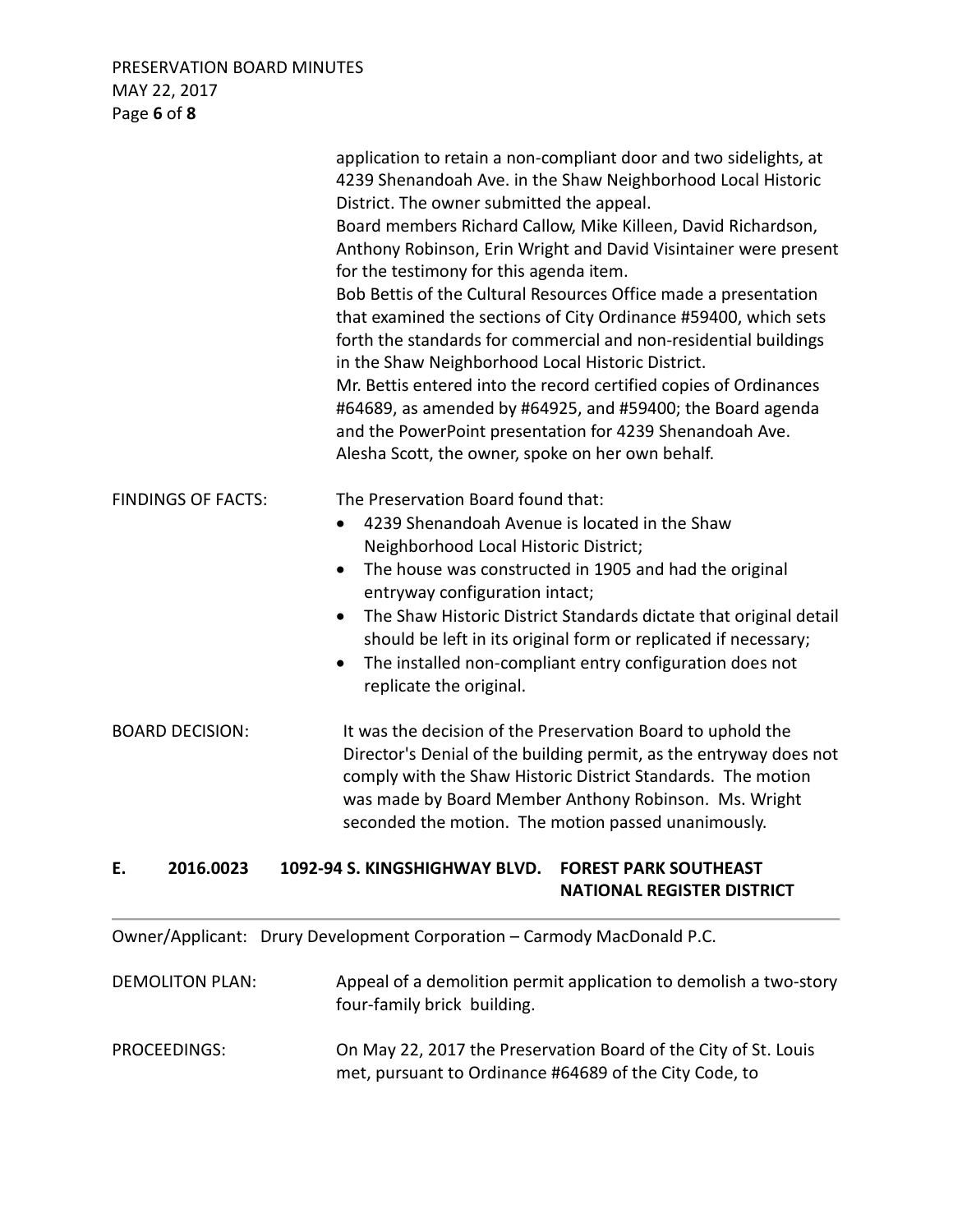### PRESERVATION BOARD MINUTES MAY 22, 2017 Page **7** of **8**

 consider an appeal of a Director's Denial to demolish a four-family residential building at 1092-94 S. Kingshighway Boulevard. Board members Richard Callow (Chairman), David Richardson, Anthony Robinson and David Visintainer, Mike Killeen, and Erin Wright were present for the testimony for this agenda item. Andrea Gagen of the Cultural Resources Office made a presentation that examined the sections of City Ordinance #64689, as revised by City Ordinance #64682, which delineates criteria for the review of demolition proposals for properties in Preservation Review Districts and/or those listed on the National Register of Historic Places. She entered into the record the ordinances, agenda item and the PowerPoint presentation, as well as a letter of opposition to the proposal from the  $17<sup>th</sup>$  Ward Alderman, Joseph Roddy, and two emails from residents in opposition to the demolition. She also entered into the record a condition assessment report in regards to its current structural condition, a bid from CATCO for cleaning and restoration services, and a current estimate of rehabilitation provided by the owner.

Donald Carmody, legal representative of the owner, testified on the owners behalf. He asserted that the building was not architecturally significant and was not sound. He also asserted that rehabilitating the building was not economically feasible. Mr. Carmody entered into the record a copy of a Notice of Condemnation for the property.

Jon Knobloch, manager of operations for Drury Development, discussed the rehabilitation costs, and the rents vs. rehabilitation using tax credits.

Vince Miller, Vice President of Drury Development, stated that the building did not have "good bone structure." He also stated that the building had not been marketed.

### FINDINGS OF FACTS: The Preservation Board found that:

- The building proposed for demolition, 1092-94 S. Kingshighway Boulevard, is a Merit building as a contributing resource to the Forest Park Southeast National Register Historic District;
- The building is part of an intact block face and "holds the corner" at S. Kingshighway Boulevard and Oakland Avenue;
- No redevelopment plan has been submitted for the property, and no plans for its reuse have been submitted to the Preservation Board;